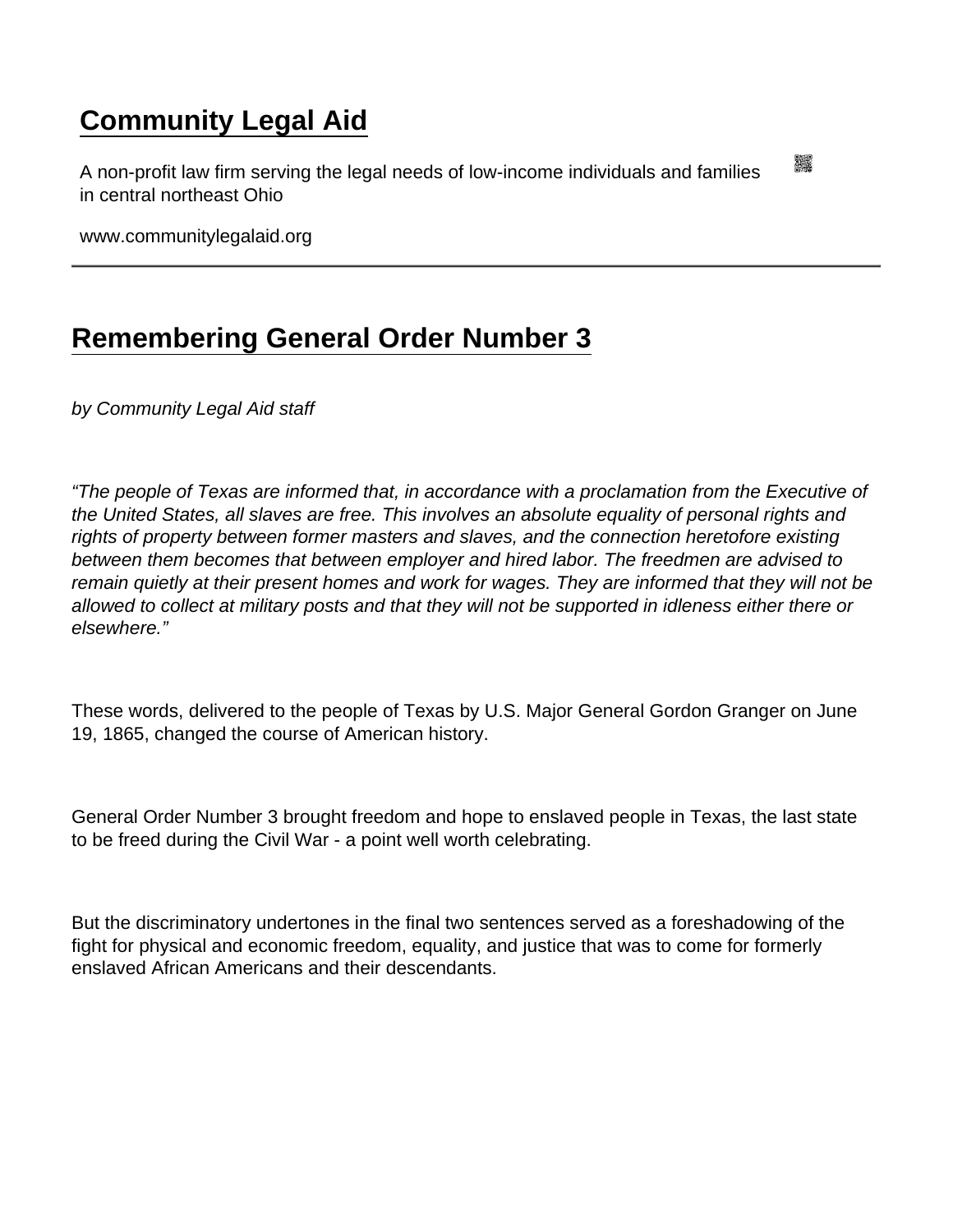It's with this lens that we observe Juneteenth 2022 -- celebrating how far we've come, while reflecting on the path still left to forge ahead, and recommitting to educating ourselves and our communities on the ways our laws impact how equitable and just our society is.

This article is part of Legal Aid's ["Big Ideas" series](http://www.communitylegalaid.org/bigideas).

--

## SIDEBAR 1--

Celebrate

This week, we lift up and honor our Black and Brown team members, past and present, by sharing again their stories, in their own words, through our [Amplifying Black Voices project.](http://www.communitylegalaid.org/blackhistory)

We also invite you to join us as we celebrate Juneteenth with the communities we serve:

- Akron - [Sunday, June 19th from 1:00 7:00](https://happeningnext.com/event/akron-juneteenth-festival-at-stoner-hawkins-park-eid3a08mutdds) Stoner Hawkins Park, Akron
- Canton - [Saturday, June 18th from 10:00 6:00 and Sunday, June 19th from 12:00 6:00,](https://www.visitcanton.com/events/juneteenth-community-festival/) Nimisilla Park, 12th and O'Jays Pkwy, Canton
- Youngstown [Sunday, June 19th from 12:00 6:00,](https://www.youngstownjuneteenth.com/events/2022-juneteenth-cultural-festival) Eugenia Atkinson Center, 903 Otis St., Youngstown

### SIDEBAR 2--

### Reflect

This Juneteenth, we encourage you to re-engage in issues that impact or contribute to racial disparities in our communities. Here, we are sharing past Big Ideas that highlight some of these issues.

### [Celebrate Juneteenth by recognizing structural racism](https://www.communitylegalaid.org/node/1516/celebrate-juneteenth-recognizing-structural-racism)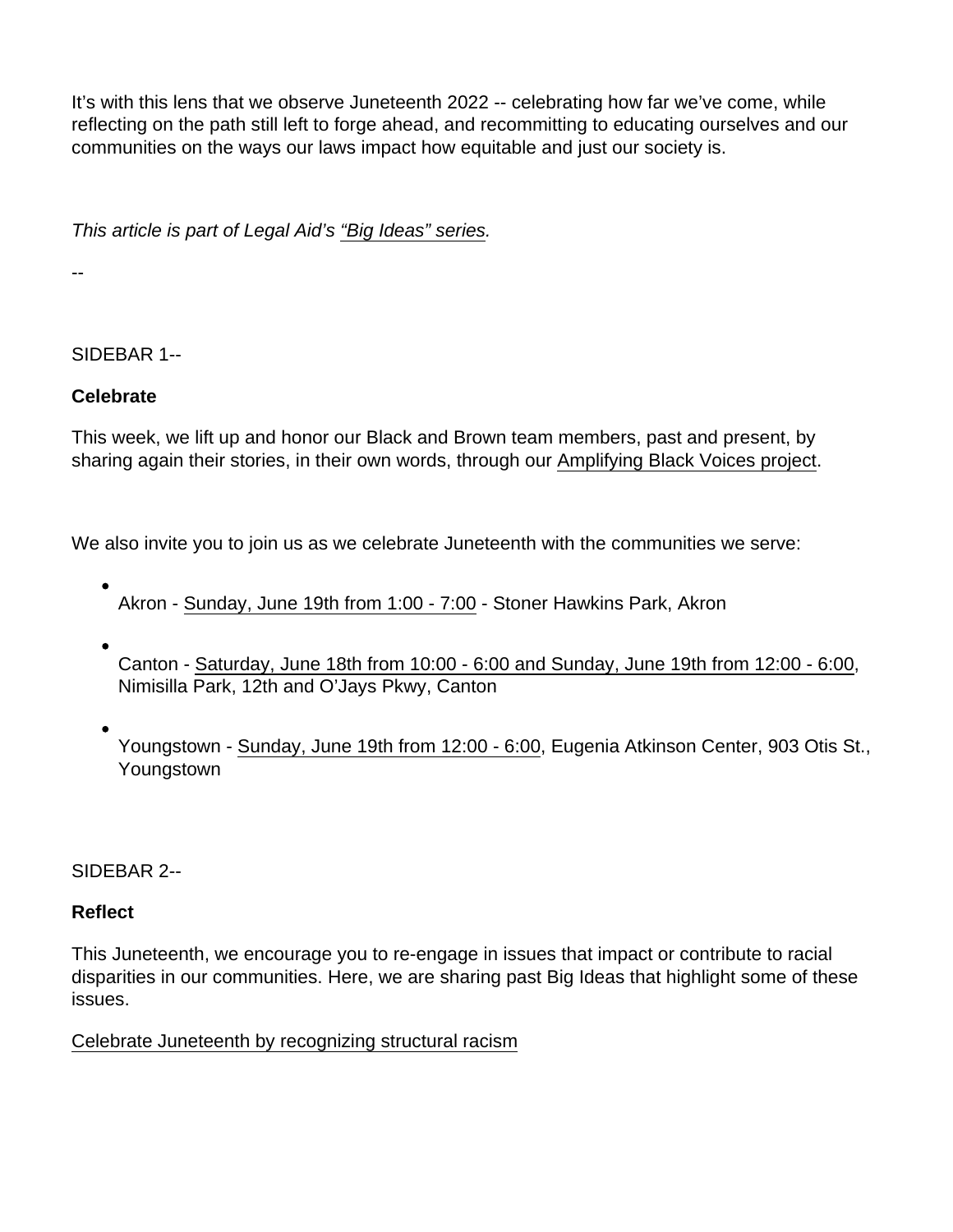[Let's give kids their dads back](https://www.communitylegalaid.org/node/1540/lets-give-kids-their-dads-back)

[Fair school funding combats structural racism](https://www.communitylegalaid.org/node/1572/fair-school-funding-combats-structural-racism)

[Detention now means prison later](https://www.communitylegalaid.org/node/1586/detention-now-means-prison-later)

[Race shouldn't dictate your health](https://www.communitylegalaid.org/node/1592/race-shouldn’t-dictate-your-health)

[Credit costs more for the poor](https://www.communitylegalaid.org/node/1648/credit-costs-more-poor)

[CRT, from a law prof's POV](https://www.communitylegalaid.org/node/1666/crt-law-prof’s-pov)

[Racism IS a public health crisis, but it's not new](https://www.communitylegalaid.org/node/1670/racism-public-health-crisis-its-not-new)

[Point/Counterpoint: Major potential impacts of HB 508](https://www.communitylegalaid.org/node/1712/point-counterpoint-major-potential-impacts-hb-508)

[We still have debtors' prisons in 2022](https://www.communitylegalaid.org/node/1725/we-still-have-debtors-prisons-2022)

#### SIDEBAR 3--

#### Educate

Have you seen our interactive timeline of racial justice history? Learn more about the laws that have created -- and fought to dismantle -- systems of oppression in our country.

#### [Click here](https://www.communitylegalaid.org/racialjustice)

Join us for a free, in-person training, [The School-to-Prison Pipeline and Other Ways Our](https://web.charityengine.net/Default.aspx?tsid=20992)  [Laws Perpetuate Racial Injustice](https://web.charityengine.net/Default.aspx?tsid=20992) , Friday, June 17th from 9:00 a.m. - 12:30, First Congregational Church of Akron, 292 E. Market St., Akron.

Also, check out the following resources for further information about Juneteenth:

## [Juneteenth World Wide Celebration](https://www.juneteenth.com/)

- National Archives [electronic record of General Order Number 3](https://catalog.archives.gov/id/182778372)
- History Channel's [entry on Juneteenth](https://www.history.com/news/what-is-juneteenth)